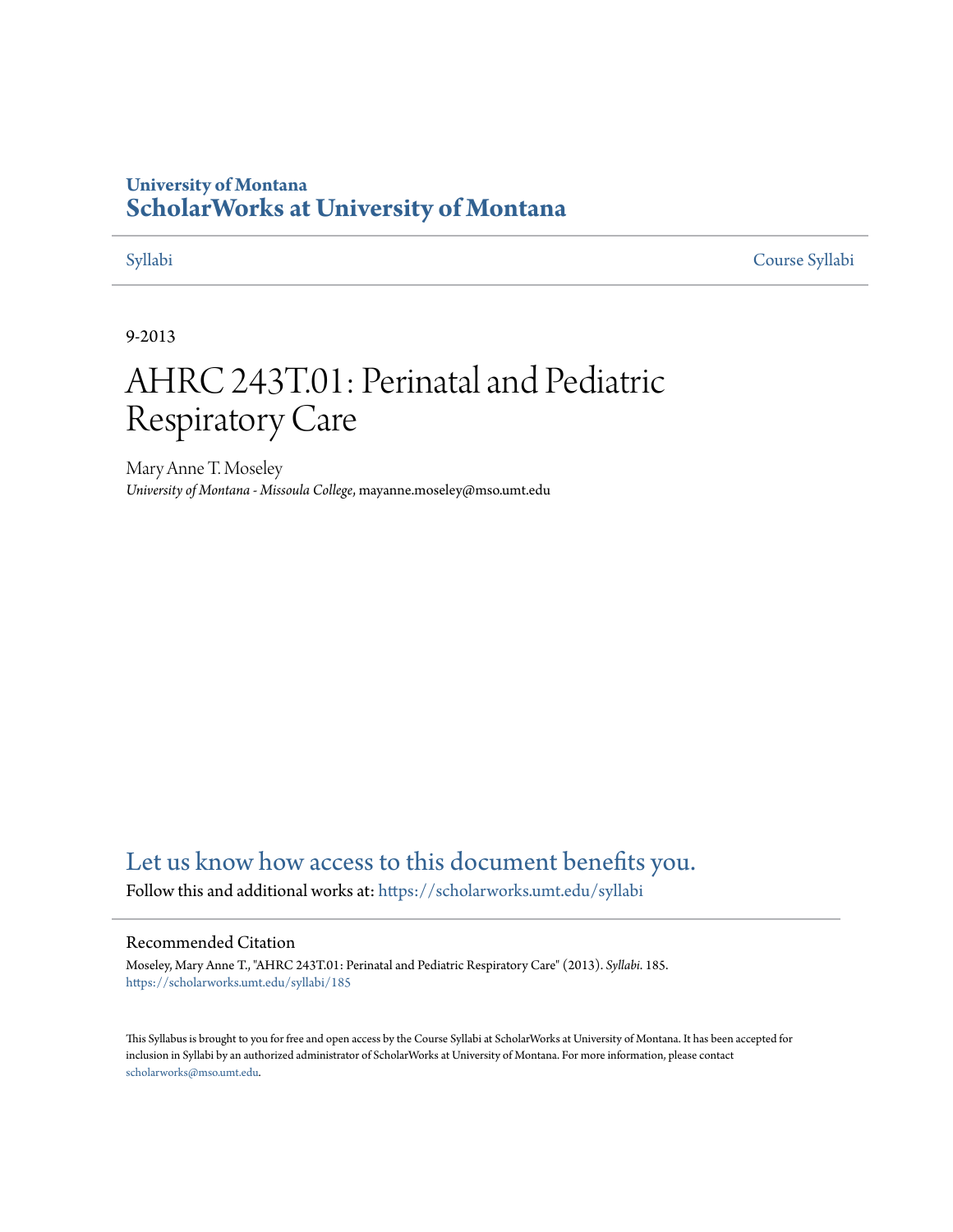**The University Of Montana Missoula College Respiratory Care Program**

 $AHRC 243T - 01 - Moselev$ Perinatal & Pediatric Respiratory Care (formerly RES 241) Fall 2013 (rev. 07/2013)

**MUTTS** 

#### **CLASS MEETS:**

Monday 0910 - 1200 in Griz Hut 02 Thursday 1010 - 1300 in Griz Hut 02 (only until clinicals begin)

#### FACULTY:

Mary Anne Moseley, BA, RRT marvanne.moselev@mso.umt.edu 243-7806 (office) Office: Griz Hut 4 Office Hours: Tuesdays 1000 - 1200, and by appointment

COURSE DESCRIPTION: The student will study perinatal and pediatric respiratory care through lecture, reference reading, group discussion and demonstration. Emphasis is on prenatal development, newborn assessment, and the resuscitation and mechanical ventilation of neonatal and pediatric patients. The theory behind NRP is presented without certification; and a PEARS certification course will be offered.

#### PREREQUISITES: RES 260T, RES 265T

#### CREDITS: 3

#### REQUIRED TEXTS:

| Title:            | Perinatal and Pediatric Respiratory Care, 3 <sup>rd</sup> edition |
|-------------------|-------------------------------------------------------------------|
| Author/Publisher: | Walsh, et al/Mosby                                                |
| Title:            | Clinical Assessment in Respiratory Care, 6th edition              |
| Author/Publisher: | Wilkins, et al/Mosby                                              |
| Readings:         | Chapter 12, Neonatal & Pediatric Assessment                       |
| Title:            | Egan's Fundamentals of Respiratory Care, 9th ed                   |
| Author:           | Wilkins, et al                                                    |
| Publisher:        | Mosby                                                             |
| Readings:         | Chapter 48; Neonatal & Pediatric Respiratory Care                 |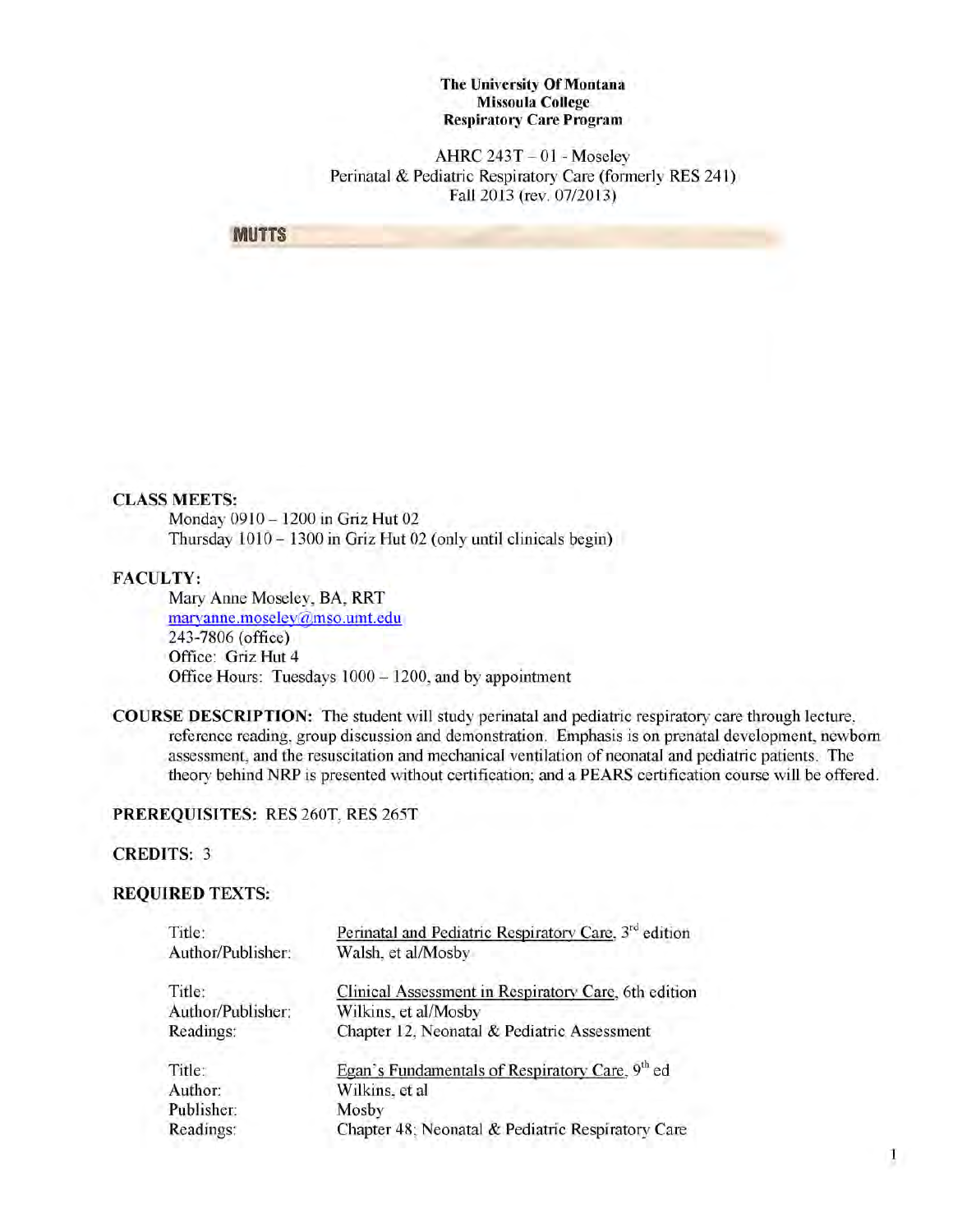#### **COURSE REQUIREMENTS:**

- **Attendance:** In order to increase your understanding of, and in order to be fully engaged with the course content, you are expected to attend every class unless you are in a clinical rotation. Missing a class substantially affects your understanding of the subject and your ability to be successful in the course. Those missing class for any reason are encouraged to meet with a classmate to review the material and copy notes.
- **Quizzes & Worksheets:** Worksheets are collected and quizzes may be given at the beginning or end of any class period. There is no make-up for missed quizzes. It is the student's responsibility to turn in worksheets on the due date, or prior to the due date if an absence is planned. Late worksheets earn a maximum of half-credit.

| Semester Grades will be determined by: |                |                                        |
|----------------------------------------|----------------|----------------------------------------|
| Five Unit Exams of 100 points each     | approx. $60\%$ |                                        |
| Assignments/Worksheets and Pop Quizzes | approx. $30\%$ | **Missed Pop Quizzes cannot be made up |
| Attendance and participation           | approx. $10\%$ |                                        |

**Exams:** Five exams constitute about 60% of the final grade. There is no cumulative final exam.

| <b>GRADING SCALE:</b> | $A = 40$<br>$B+=$ 3.33<br>$B = 300$ | $95-100\%$ C = 2.00 74-76%<br>$87-89\%$ D+= 1.33 67-69%<br>$84-86\%$ D = 100 64-66% |  |          |
|-----------------------|-------------------------------------|-------------------------------------------------------------------------------------|--|----------|
|                       | $B = 2.67$<br>$C+=$ 2.33            | $80-83\%$ D- = 067<br>$77-79\%$ F = 0.00                                            |  | - 60-63% |

Students in the Respiratory Care Program must have a "B-" (80% or greater) final grade in order to progress within the program.

#### **COURSE POLICIES:**

**Professional Behavior:** I expect each student to show professional academic behavior during class time: be on time, be prepared; be awake and attentive; participate in demonstrations and discussions. Above all, I expect each student to be respectful to classmates and to me as the instructor. If you behave in an unprofessional manner during class, I will ask you to meet with me individually. Also, during this course, we discuss what Professionalism means in the medical field. This class, and its co-requisites are good opportunities for students to practice all aspects of academic and medical professionalism.

**Academic Honesty & Integrity:** As students of higher education, there is an expectation of high academic integrity. Students are expected to perform to the utmost of their ability in an honest and ethical manner. Academic misconduct is subject to an academic penalty by the instructor and/or a disciplinary sanction by The University of Montana. Please refer to the Student Conduct Code in the Respiratory Care Program Student Handbook, along with the University's Student Conduct Code at http://life.umt.edu/vpsa/student\_conduct.php.

**Recording of Classes:** Recording of lectures is not allowed without prior consent of the instructor. Any recorded lectures are not allowed to be re-broadcast in any way. Any material discussed in face-to-face classes or in on-line discussion groups is considered confidential. If a student breaks this policy, it is considered academic mis-conduct.

**Disability Accommodation:** Eligible students with disabilities will receive appropriate accommodations in this course if requested in a timely manner. I require documentation of any disabling condition prior to providing substantive accommodations (those that involve changes in deadlines, activities, or products) in this course. Students are responsible to arrange for such accommodations with Disability Services for Students (DSS). Please refer to the UM Catalog, page 334.

**Cell Phones & Electronic Devices:** Electronic devices (such as cell phones, iPods, mp3s, pagers, etc.) must be turned off and put away before class. The use of and the noises from such devices are disruptive to the learning environment. However, if your cell phone or pager must be on due to a business or an emergency issue, please inform the instructor prior to class and set it to vibrate. If you must leave class, please do so quietly. If a student is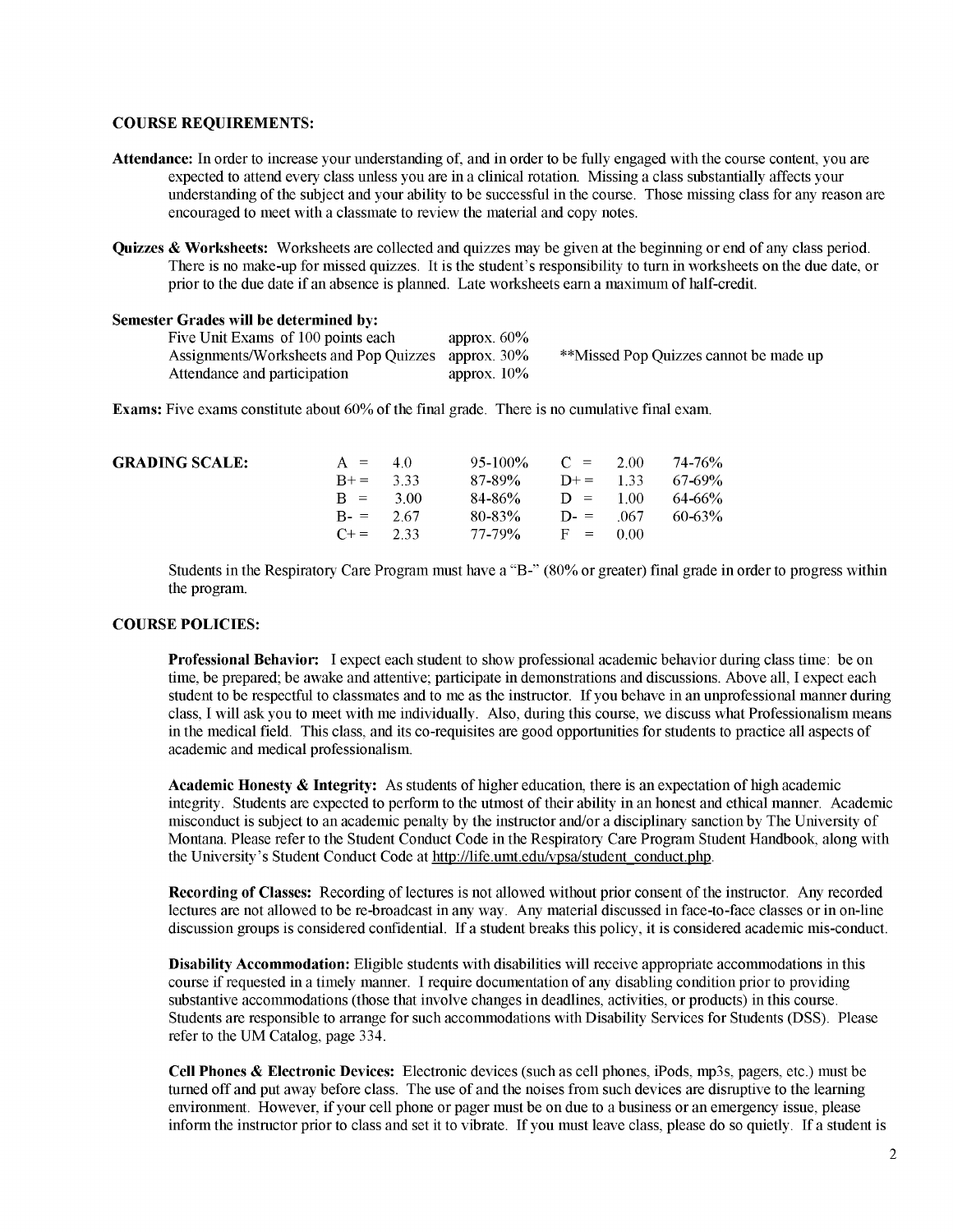seen breaking the above rules with an electronic device, the device will be taken away until the end of class. During exams, all electronic devices must be off and put away.

**Make-up of Quizzes, Worksheets and Tests:** There is no make-up for missed quizzes. If the student is planning an absence (e.g. a clinical rotation day) when a worksheet is due, the student must either arrange for a classmate to turn it in on time, or the student should turn it in early. Late worksheets earn a maximum of half-credit. Make-up exams will be given only under extreme circumstances that must be approved by the instructor. Make-up exams must be completed within one week of the original test date. The student is responsible for contacting the Academic Support Center (243-7826) to schedule the make-up. Failure to do so will result in a zero grade for that test.

**Internet Access:** The student should have internet access and is expected to check emails daily. Course material is posted on Moodle (http://umonline.umt.edu'). You must have access to this site to complete the requirements of this course. Computers are available in the library if needed. Students are expected to log-on daily to check for email updates, view Moodle assignments, and check links to websites.

#### **FOR FURTHER POLICIES & PROCEDURES, PLEASE REFER TO THE RESPIRATORY CARE PROGRAM STUDENT HANDBOOK AND THE UNIVERSITY OF MONTANA STUDENT CONDUCT CODE ONLINE AT:** http://life.umt.edu/vpsa/student conduct.php.

#### **COURSE OBJECTIVES:**

- List 5 stages of fetal development and the gestational age at which they occur.
- Identify several conditions that lead to abnormal development and lung injury.
- Discuss the role of the TP
- ype II Pneumocyte in surfactant production.
- Discuss the various functions of surfactant.
- Discuss the identifiable stages of the heart and chamber development.
- Identify the origin of congenital heart anomalies named after the developmental structures that occur during heart development
- Name the 3 fetal shunts and discuss their role during fetal circulation.
- Explain the direction of blood flow and relative vascular pressures in the placenta, umbilical vein, three fetal shunts, right heart chambers, pulmonary artery, lungs, aorta and umbilical arteries.
- Describe cardiac and pulmonary sequences of events that occur when transitioning from fetal to extra-uterine life, including the changes in fetal shunts.
- Identify various high risk conditions and their adverse effects on pregnancy.
- Explain preterm labor and post term pregnancy evaluation and management.
- List steps for initial assessment of the newborn to determine the need for neonatal resuscitation.
- List steps to be taken in the first 30 seconds for an infant who requires resuscitation.
- Describe the APGAR scoring system and how and when it is performed on the newborn.
- List 3 means for delivery of positive-pressure ventilation to the newborn and the advantages and disadvantages of each.
- Demonstrate proper technique for delivery of positive-pressure ventilation.
- Describe the neonatal / pediatric ventilator modes, their difference from adult modes, and why.
- List the circumstances under which a newborn will require intubation.
- Describe proper delivery room treatment of an infant with suspected diaphragmatic hernia.
- List circumstances under which external chest compressions will be required for a newborn and demonstrate the two techniques for delivery of external chest compressions.
- Provide an overview of neonatal resuscitation, to include: medications, their purpose, dosages and routes of administration.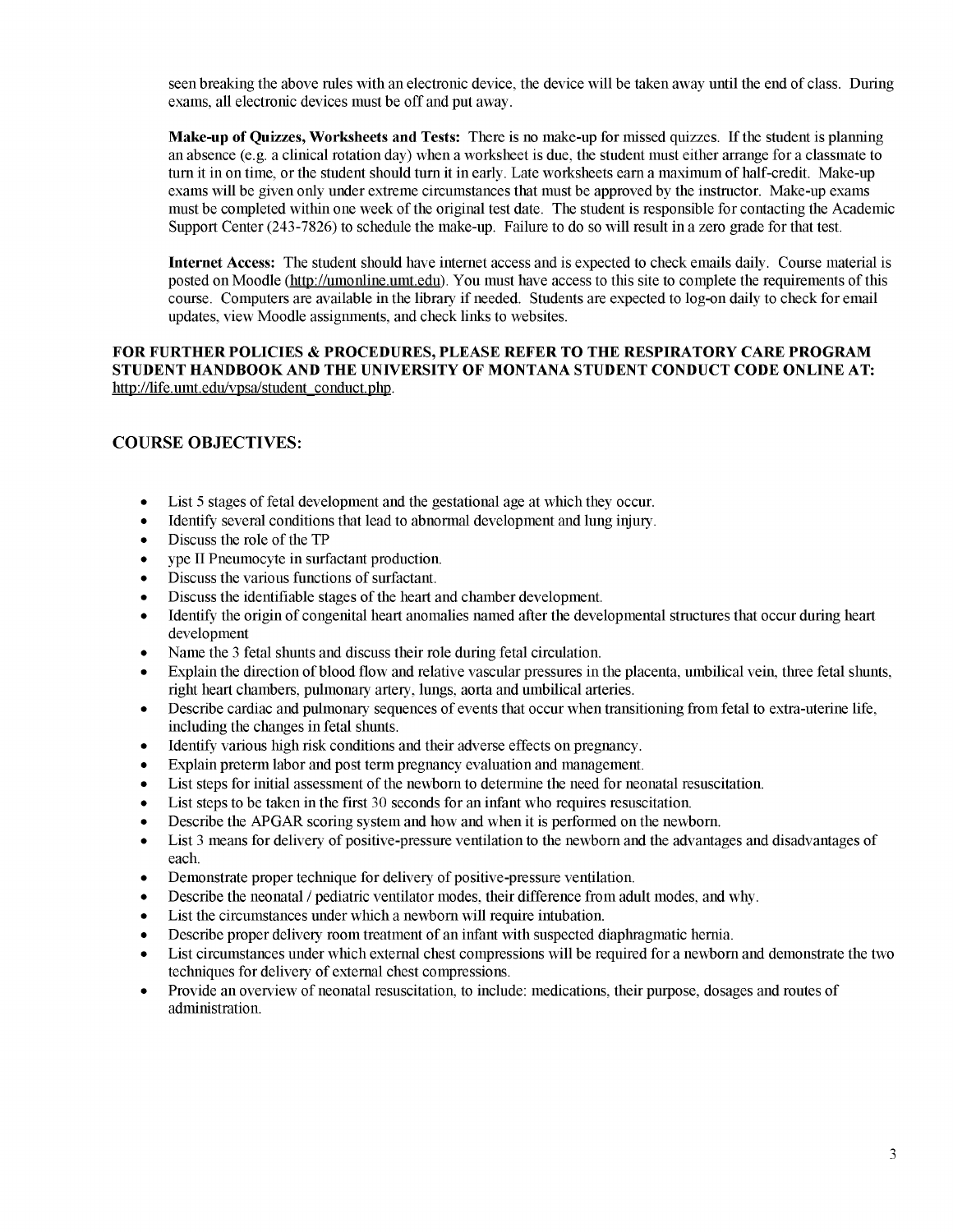#### **RES 241 COURSE OUTLINE:**

There will be four major exams, no final exam, and a number of quiz/worksheets during the course. Specific dates of exams will depend upon our progress through the course material and will be announced well in advance. Each day's lecture will cover two or three chapters, and will approximately follow the order below. Course and exam content will be as follows:

| Chapter 1<br>Chapter 2<br>Chapter 3<br>Chapter 5<br>Chapter 6<br>Chapter 4 | Fetal lung development<br>Fetal gas exchange and Circulation<br>Antenatal assessment and high-risk delivery<br>Examination and assessment of the neonatal patient<br>Examination and assessment of the pediatric patient<br>Neonatal assessment and resuscitation |
|----------------------------------------------------------------------------|-------------------------------------------------------------------------------------------------------------------------------------------------------------------------------------------------------------------------------------------------------------------|
| <b>EXAM1</b>                                                               | (date TBA)                                                                                                                                                                                                                                                        |
| Chapter 10                                                                 | Invasive blood gas analysis and cardiovascular monitoring                                                                                                                                                                                                         |
| Chapter 11                                                                 | Noninvasive monitoring in neonatal and pediatric care                                                                                                                                                                                                             |
| Chapter 12                                                                 | Oxygen administration                                                                                                                                                                                                                                             |
| Chapter 13                                                                 | Aerosols and administration of medication                                                                                                                                                                                                                         |
| Chapter 14                                                                 | Airway clearance techniques and lung volume expansion                                                                                                                                                                                                             |
| <b>EXAM2</b>                                                               | (date TBA)                                                                                                                                                                                                                                                        |
| Chapter 15                                                                 | Airway management                                                                                                                                                                                                                                                 |
| Chapter 16                                                                 | Surfactant replacement therapy                                                                                                                                                                                                                                    |
| Chapter 17                                                                 | Mechanical ventilators                                                                                                                                                                                                                                            |
| Chapter 18                                                                 | Continuous positive airway pressure                                                                                                                                                                                                                               |
| Chapter 19                                                                 | Mechanical ventilation of the neonate and pediatric patient                                                                                                                                                                                                       |
| <b>EXAM3</b>                                                               | (date TBA)                                                                                                                                                                                                                                                        |
| Chapter 20                                                                 | Neonatal and pediatric high-frequency ventilation                                                                                                                                                                                                                 |
| Chapter 21                                                                 | Noninvasive mechanical ventilation of the infant and child                                                                                                                                                                                                        |
| Chapter 22                                                                 | Administration of gas mixtures                                                                                                                                                                                                                                    |
| Chapter 24                                                                 | Pharmacology                                                                                                                                                                                                                                                      |
| Chapter 27                                                                 | Neonatal pulmonary disorders                                                                                                                                                                                                                                      |
| <b>EXAM4</b>                                                               | (date TBA)                                                                                                                                                                                                                                                        |
| Chapter 29                                                                 | Neonatal complications of respiratory care                                                                                                                                                                                                                        |
| Chapter 30                                                                 | Congenital cardiac defects                                                                                                                                                                                                                                        |
| Chapter 31                                                                 | Sudden infant death syndrome and pediatric sleep disorders                                                                                                                                                                                                        |
| Chapter 32                                                                 | Pediatric airway disorders and parenchymal lung diseases                                                                                                                                                                                                          |
| Chapter 33                                                                 | <b>Asthma</b>                                                                                                                                                                                                                                                     |
| Chapter 35                                                                 | Acute respiratory distress syndrome                                                                                                                                                                                                                               |
| <b>EXAM5</b>                                                               | (date TBA during finals week)                                                                                                                                                                                                                                     |